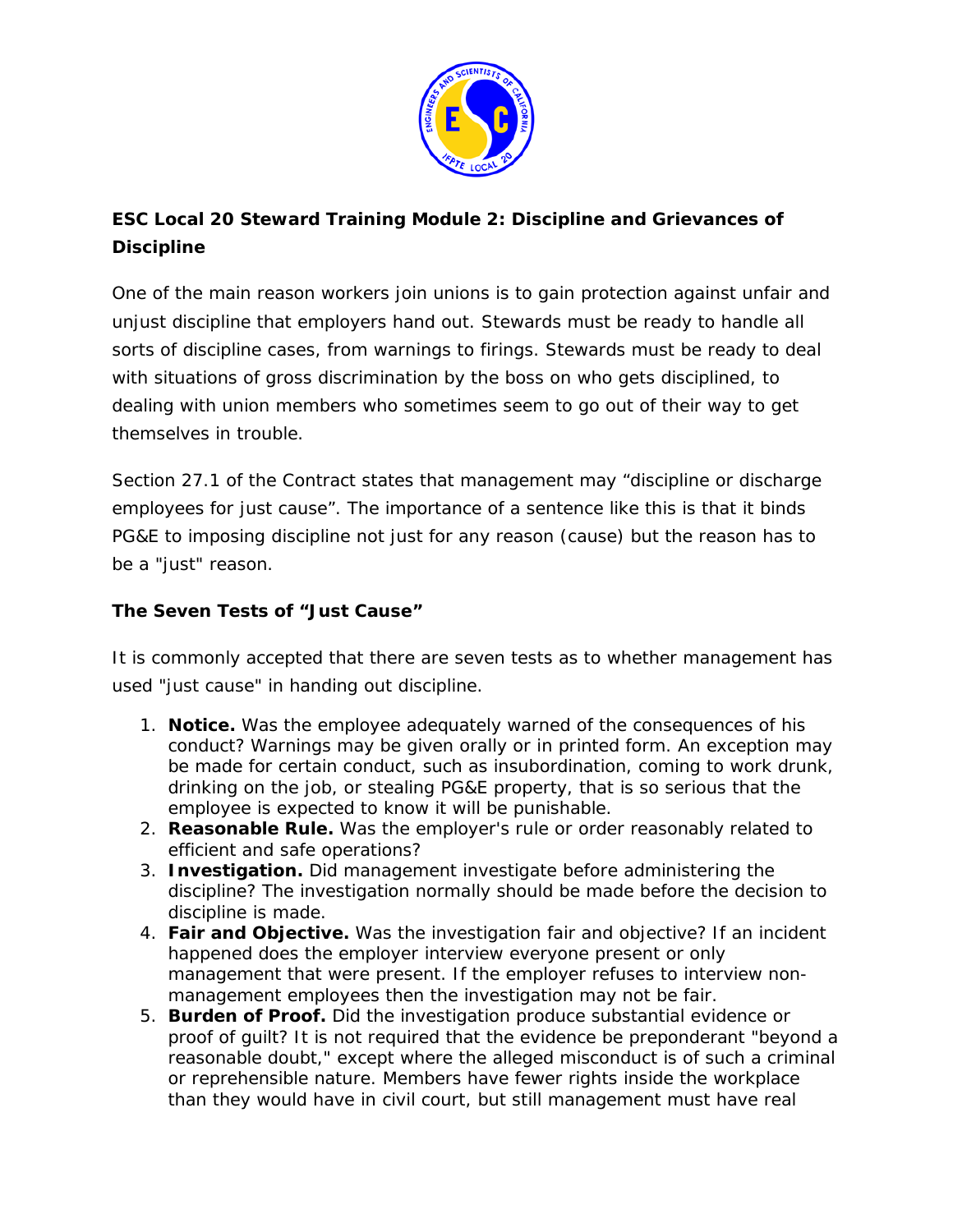evidence, not guesses. Again management cannot just try to make a worker prove his or her innocence, without presenting proof of guilt.

- 6. **Penalty applied fairly.** Were the rules, orders, and penalties applied evenhandedly and without discrimination? If enforcement has been lax in the past, management cannot suddenly reverse its course and begin to crack down without first warning employees of its intent.
- 7. **Proportionality.** Was the penalty reasonably related to the seriousness of the offense and the past record? If employee A's past record is significantly better than that of employee B, the employer properly may give employee A lighter punishment than employee B for the same offense.

# **PG&E's "Positive Discipline" system**

PG&E uses a system called Positive Discipline ("PD" for short) to address employee problems in the workplace. The system divides issues into three categories:

Three categories of discipline:

- ❖ Work Performance
- ❖ Attendance
- ❖ Conduct

The system has five steps:

| Coaching and             | PG&E does not consider this to be discipline. An employee can     |
|--------------------------|-------------------------------------------------------------------|
| Counseling               | have unlimited C&C's in their file without ever going to a higher |
| $(^{\circ}C8C^{\prime})$ | step. PG&E should not use C&C's to justify a higher level of      |
|                          | discipline - but sometimes they do. Therefore ESC considers       |
|                          | these to be potentially disciplinary.                             |
| Oral Reminder            | The lowest level of discipline. Active for 6 months.              |
| Written Reminder         | Active for 12 months. An employee can have written reminders      |
|                          | in more than one category.                                        |
| Decision-Making          | A one-day paid leave, followed by 12 months of "last chance"      |
| Leave ("DML")            | status. PG&E's policy says that an employee on DML can be         |
|                          | fired for any infraction in any category.                         |
| Termination              | Employee is fired.                                                |

## *Refer to Supervisors' PD Guide*

ESC has never formally agreed to the PD system. In 1987 Executive Director Ben Hudnall sent a letter to PG&E stating that the Union would not negotiate the details of this discipline system; instead ESC would use the principals of Just Cause in whatever system the Company came up with. (IBEW has signed letters of agreement on the PD system).

Another important note in the "Work Performance" area is that performance evaluations – such as PMP ratings – cannot be used for discipline. This is made clear in LOA 83-05: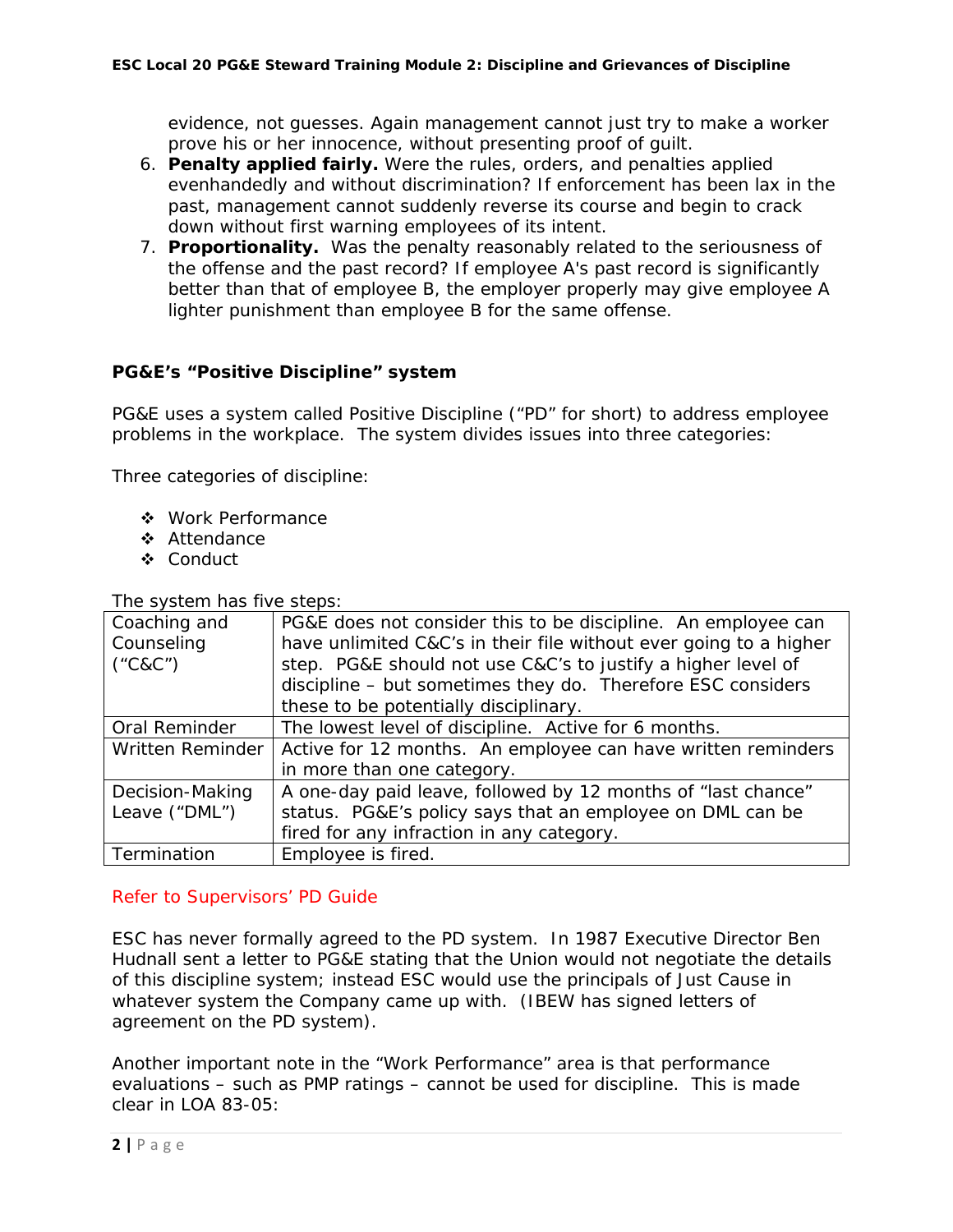it shall henceforth be the Company's policy that appraisal reports developed as a result of applicable Standard Practices shall not be used at any stage of the grievance procedure by either Company or Union or by Company in making promotion, demotion or discipline decisions within the bargaining unit.

This means that if a supervisor disciplines an employee for work performance, they cannot use the PMP Rating as justification for the action.

### *Company has burden of proof in Lower L STIP cases.*

#### **Pre-discipline investigation: the best time to speak up!**

The right of employees to have union representation at investigatory interviews was established by the U.S. Supreme Court in 1975. These rights have become known as the *Weingarten* rights.

Employees have *Weingarten* rights only during investigatory interviews. An investigatory interview occurs when a supervisor questions an employee to obtain information which could be used as a basis for discipline or asks an employee to defend his or her conduct.

If an employee has a reasonable belief that discipline or other adverse consequences may result from what he or she says, the employee has the right to request union representation. Management is not required to inform the employee of his/her *Weingarten* rights; it is the employee's responsibility to know and request.

When the employee makes the request for a union representative to be present management has three options:

- 1. stop questioning until the representative arrives, or
- 2. call off the interview or,
- 3. tell the employee that management will call off the interview unless the employee voluntarily gives up his/her rights to a union representative (an option the employee should always refuse.)

Employers will often assert that the only role of a union representative in an investigatory interview is to observe the discussion. The Supreme Court, however, clearly acknowledges a representative's right to assist and counsel workers during the interview.

The Supreme Court has also ruled that during an investigatory interview management must inform the union representative of the subject of the interrogation. The representative must also be allowed to speak privately with the employee before the interview. During the questioning, the representative can interrupt to clarify a question or to object to confusing or intimidating tactics.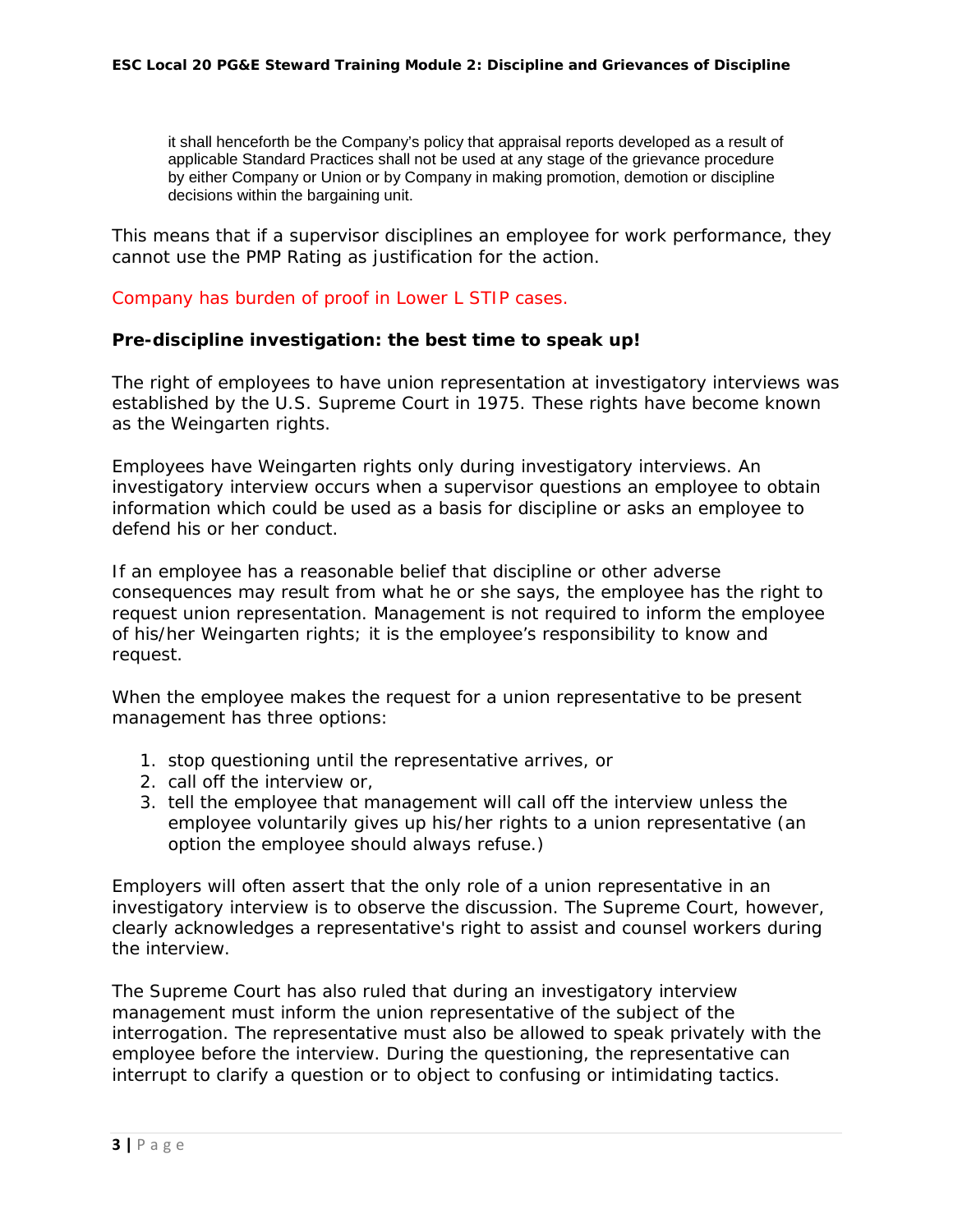While the interview is in progress the representative cannot tell the employee what to say, but he may advise them on how to answer a question. At the end of the interview the union representative can add information to support the employee's case. The steward can also call for a caucus to defuse a tense situation, allow the employee time to collect their thoughts, etc.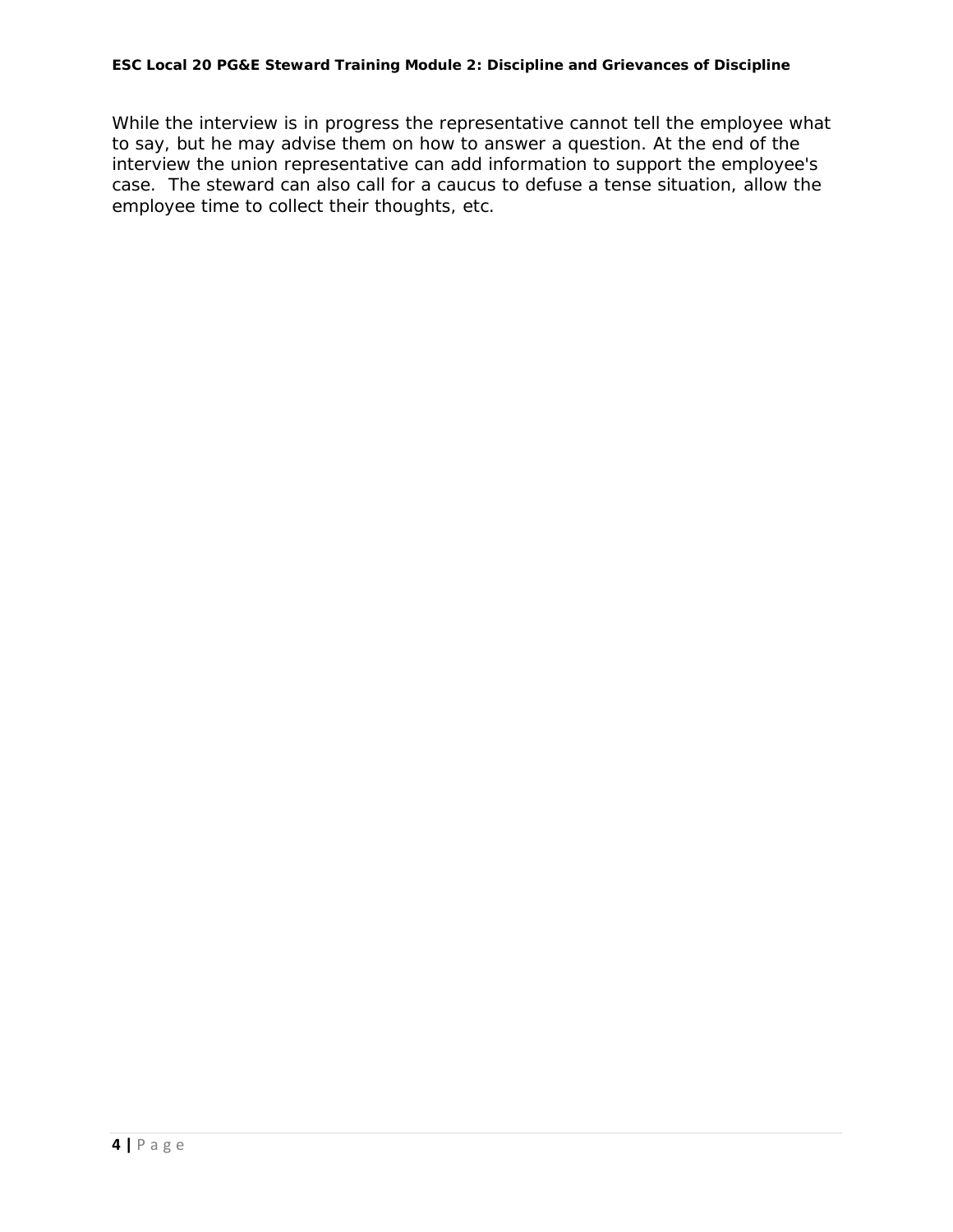Other notes:

- 1. The pre-disciplinary investigation is a good time to propose a settlement. A Supervisor won't want to reverse themselves later once they have already made up their mind about discipline. You could suggest "if you make it an oral warning, you won't get a grievance."
- 2. Put in extenuating circumstances at the pre-disciplinary stage. They can, and should, be considered before the supervisor decides on discipline.
- 3. The Member may be upset, frightened, or angry. Take a caucus to cool a situation down if necessary.
- 4. PG&E's policy is to offer Members a steward.
- 5. Cover with the Members you represent how to assert Weingarten rights, at the first sign of trouble.
- 6. Make sure everything is documented.
- 7. Counsel Members to tell the truth. The matter in question may be minor, but falsehood in an investigation can lead to termination.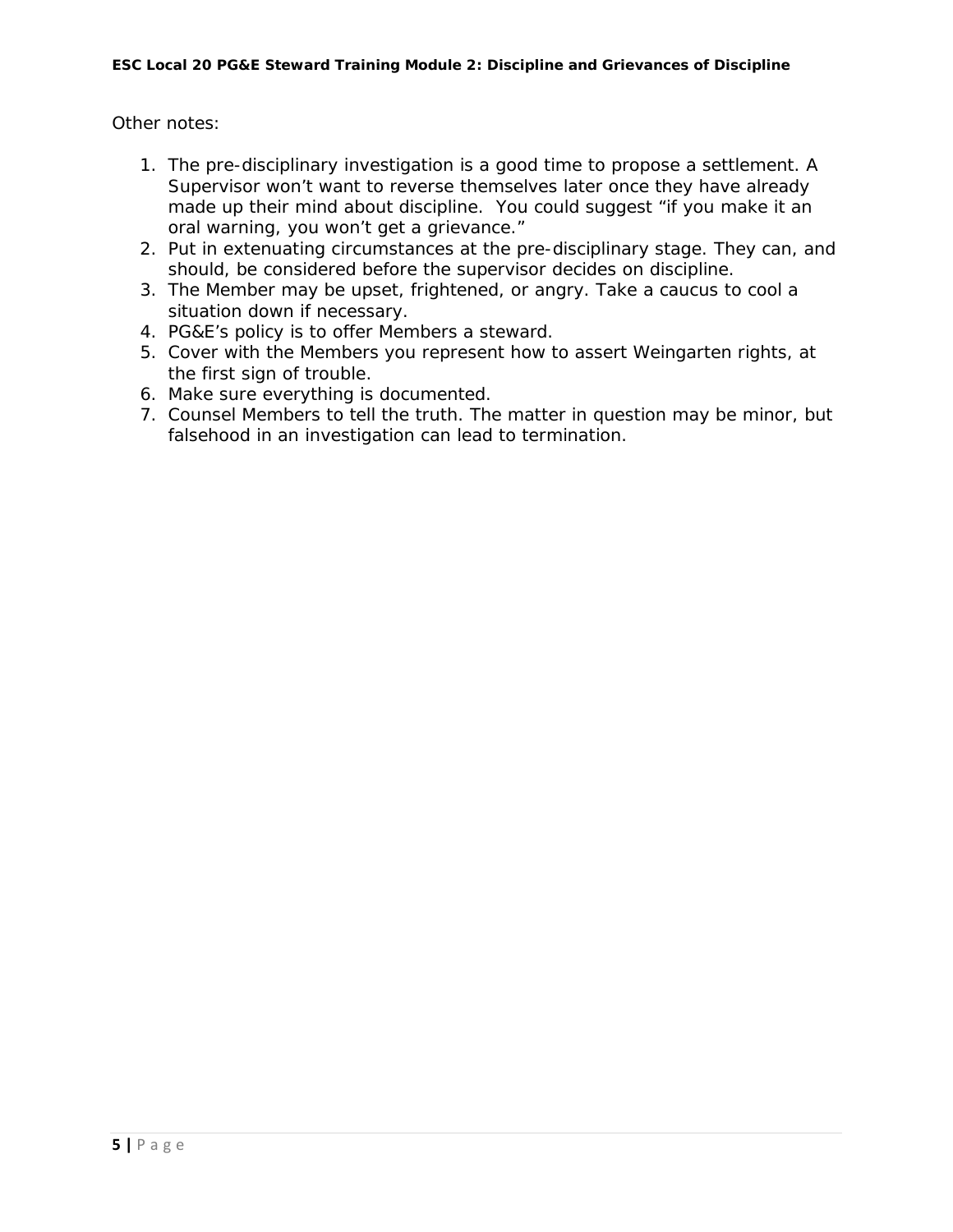### **Grievances of Discipline**

After an investigation, management may determine to issue discipline to a member. Stewards may "first step" a grievance on discipline. The First Step is a discussion between the supervisor and the Steward. Ask for a remedy, follow up with an email to confirm the conversation. Explain that management should consider your requested remedy and respond within 24 hours. The Grievance process will be covered in more detail in a later module.

- 1. In discipline cases management has the burden of proof.
	- o Did the supervisor adhere to the "seven tests" as an outline? Just because a supervisor messes up on one of the seven tests, this doesn't mean we automatically win, but proving they screwed up helps a lot.
	- o Try to stop the employer from firing a member. Try to get a cooling off period if necessary. The case becomes harder once a worker is out the door, now we not only have to fight about what happened but over back pay, etc.
	- o You can ask for all the employers' notes and records they used to make a decision. The union has a right to them. On the other hand management has no right to the notes or records that the union makes when investigating a case.
	- o Do a thorough investigation of the case. DON'T take managements word on anything.
	- o In a grievance meeting make the employer prove their case first. Make them present all the facts and don't assume anything. Don't let the boss start the meeting by saying to the union, "OK tell me why I shouldn't fire Joe". Make management justify firing Joe.
	- o There are two parts to every discipline case. Did the employee violate a known rule and what should the punishment be? Sometimes we lose the first part but then we have to make sure the punishment fits the offense.
- 2. Our best arguments
	- o Good employee work performance
	- o Bad paperwork by supervisor use of opinions or hearsay
	- o Proportionality of discipline applied
	- o Careful with the "everyone else is doing it" argument
	- o Timeliness of the discipline
- 3. Possible Settlements
	- o Always try to resolve at the lowest part of the process
	- o If the supervisor insists on discipline and the case doesn't warrant a grievance, make sure that the supervisor receives a written notice disputing the discipline. Have the "rebuttal letter" put into the employee's personnel file.
	- o Reduce to lesser level
	- o Eliminate entirely
	- o Change effective date
	- o Accept with action plan. Always seek a commitment from supervisors to accept adequate performance/attendance/ conduct.
	- o Always counsel Members to avoid conduct that puts them at risk.